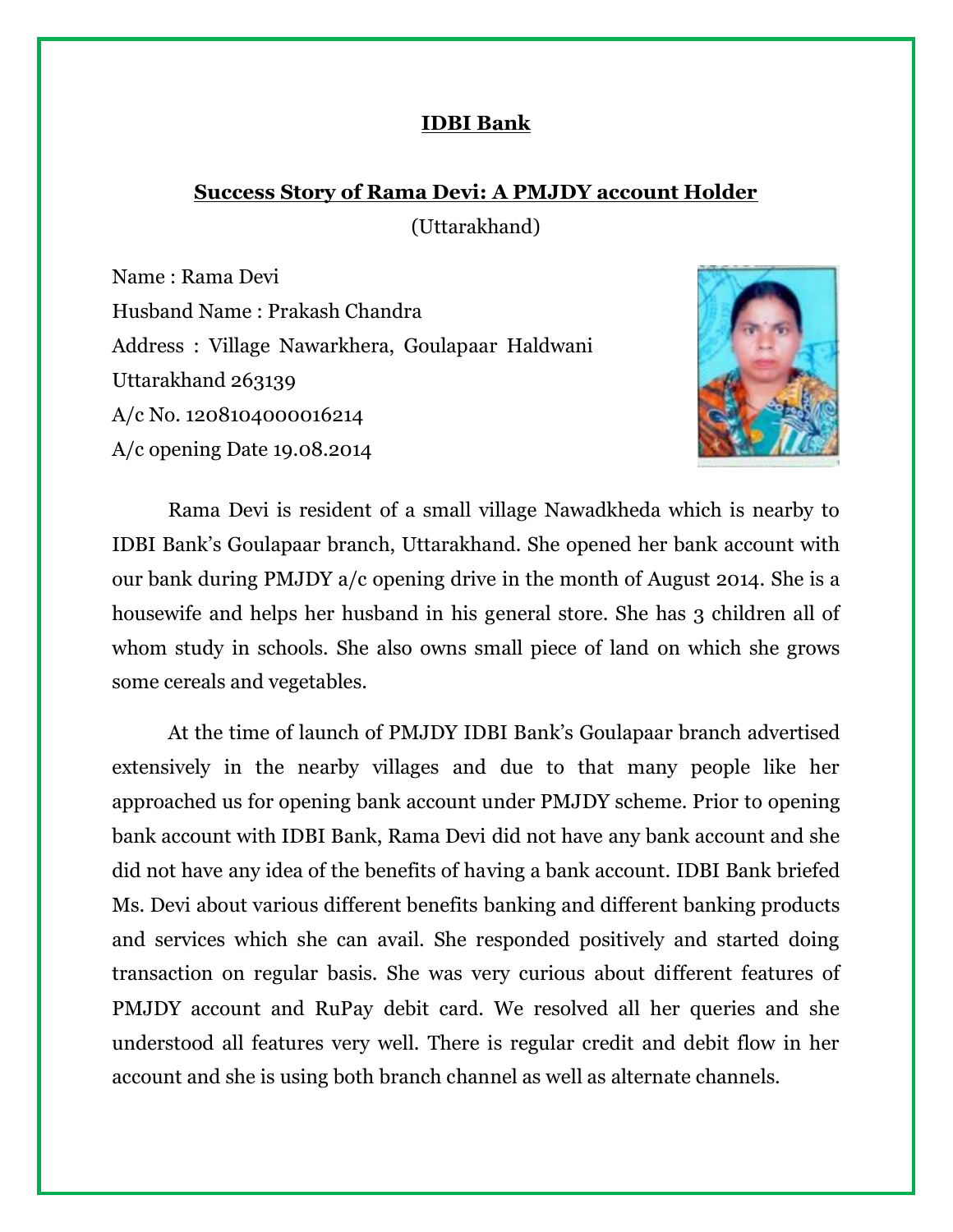In comparison to her prior financial knowledge before opening bank account, her banking and financial knowledge increased enormously. She also persuaded fellow villagers to open bank account under PMJDY scheme which shows that she cultivated a banking habit and persuaded others for the same.

She is in regular contact with our branch and is eager to learn about the latest banking products and services. Ms. Devi plans to open recurring deposit accounts for all her children.

This proves that she is managing her financial matters on her own and has become more financially empowered after opening banking account under PMJDY.

**\*\*\*\*\***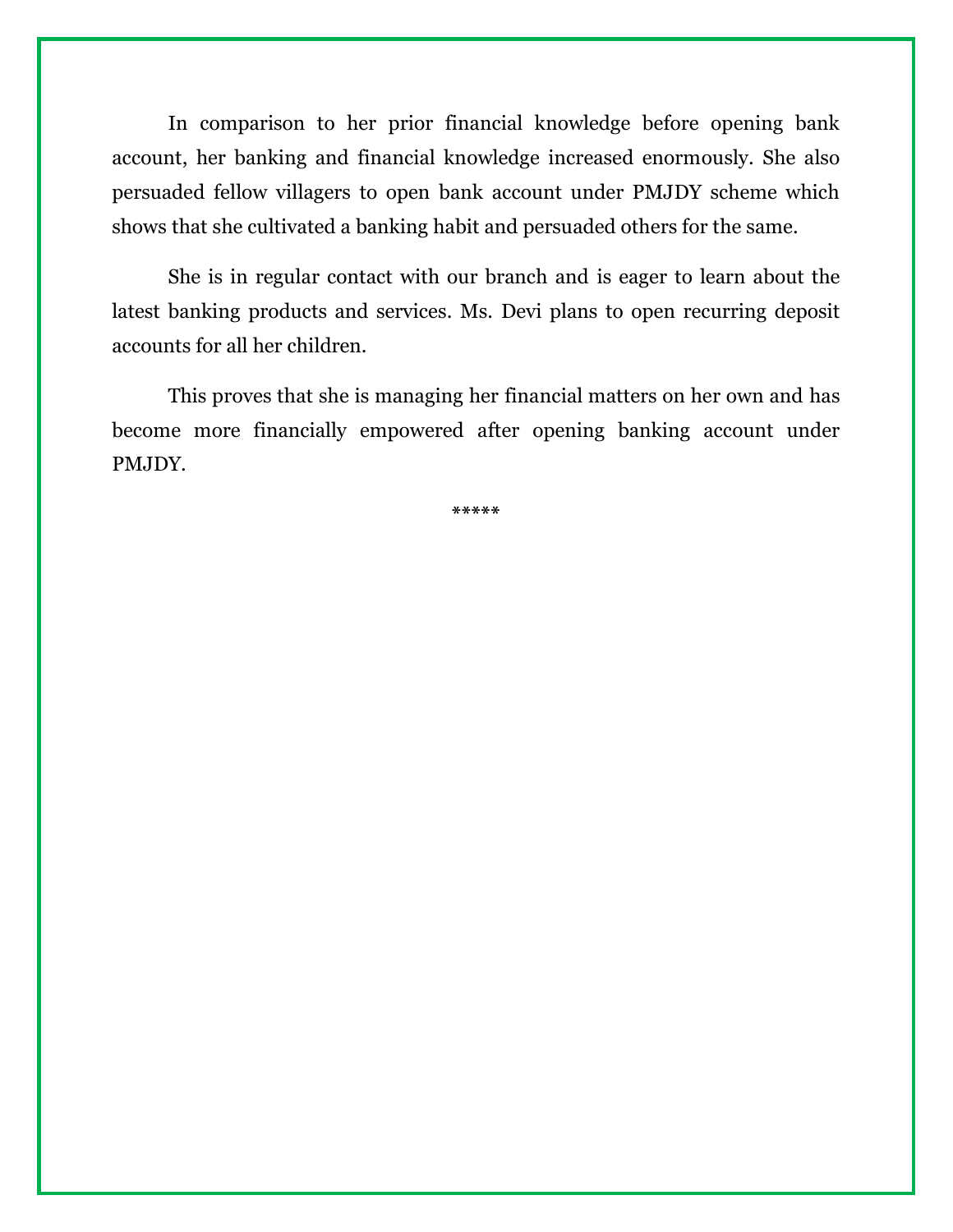## **Success Story of Devendra Pal - A PMJDY Account Holder**

#### (Uttar Pradesh)

This is the story of **Mr. Devendra Kumar Pal** resident of Village Nisai, Post Gaisingpur, Dist Farrukhabad (a/c no. 1425104000019859/81241504). Mr. Pal did not have any bank account before this. He is a poor man who wanted to collect some money to support his family and to fulfill the daily needs of his family members. By occupation Mr. Pal is a tailor in his village. He used to earn money from his daily work but had no savings account where this money could be saved.

When PMJDY was launched, IDBI Bank's Sakwai branch started a campaign in village Nisai, Mudgaon and other nearby areas. These campaigns, among other takeaway, focused on the importance of savings in everyday life of an individual. Mr. Pal also participated in these campaigns and understood the importance of savings. He realized it was prudent for his financial well-being to start saving. These campaigns motivated him to open a bank account for savings purpose and he came to IDBI Bank Sakwai's branch to get an account opened.

When asked as to why he did not get an account opened before this, he replied that, '…in all the banks a lot of documents are needed to get an account opened, but I did not have all the documents…'. Through the campaigns, Mr. Pal came to know that no documents are needed for account opening and therefore decided to get a bank account for himself. That is how he got his first bank account. The story doesn't end here. Mr. Pal encouraged his family members to get bank accounts opened and IDBI Bank's Sakwai opened their accounts as well. A classic example of how one person's financial knowledge can positively encourage his family members to enter the formal banking system.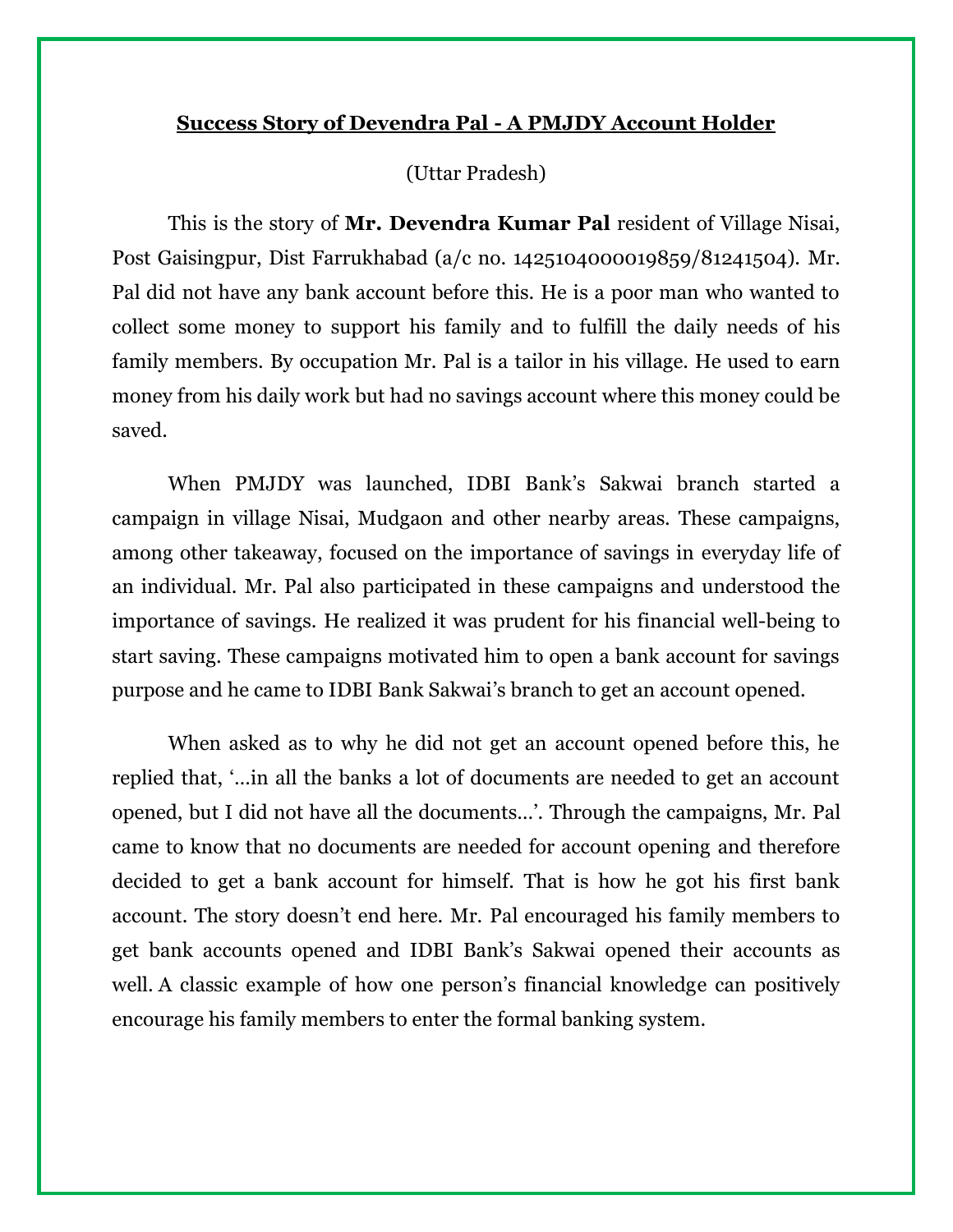After getting his account opened, Mr. Pal started saving money and has succeeded to amass savings worth Rs.11111/- in his account. As of today, he continues the habit of saving and fulfils his family needs.

**\*\*\*\*\***

A special case of Gomati patel w/o Vala patel. She is illiterate & hardworking farmer and selling milk to nearby town. Even after daily sale of milk for many years, she was unable to save money for their family.

Branch has been regularly giving financial Literacy session under scheme PMJDY for inculcating the saving habits & overall economic development. She has been regularly participating in caption session and open account at our Jhalara branch sol id 1516. After opening of account, she started depositing money to her saving account 1516104000008204. She deposited approx Rs 79000/- in her account. She also withdraws money as required and current balance of account is Rs 59000. Thus her overall transaction states that she has been doing regular banking and routine her major transaction through bank and started saving that extra pie. Now she is happy with her savings and planning for buying two more buffalo. This will increase her family income. She is able to manage her finances better than before.

Now she is regular client of our bank. Branch has offered her PMJDY OD of Rs 5000/- and we are waiting for her reply. She also motivates other women to deposit regularly in bank. Our financial literacy program inculcated saving habits in her routine jobs & this has created regular saving. Seeing her penchant for saving – to further her savings Branch has educated her about the NPS swalamban scheme through which she can accumulate some money for her future and enjoy benefit of contribution from the Government.

As on date many of such accounts are active and people are depositing small amounts in their accounts. Bringing the Lower strata of the society into mainframe has not only helped in increasing their household income but also helped in their economic upliftment.

\*\*\*\*\*

i) Name of the persons/institution (specific benefits that has impacted the person's life or that of the institution/photographs) –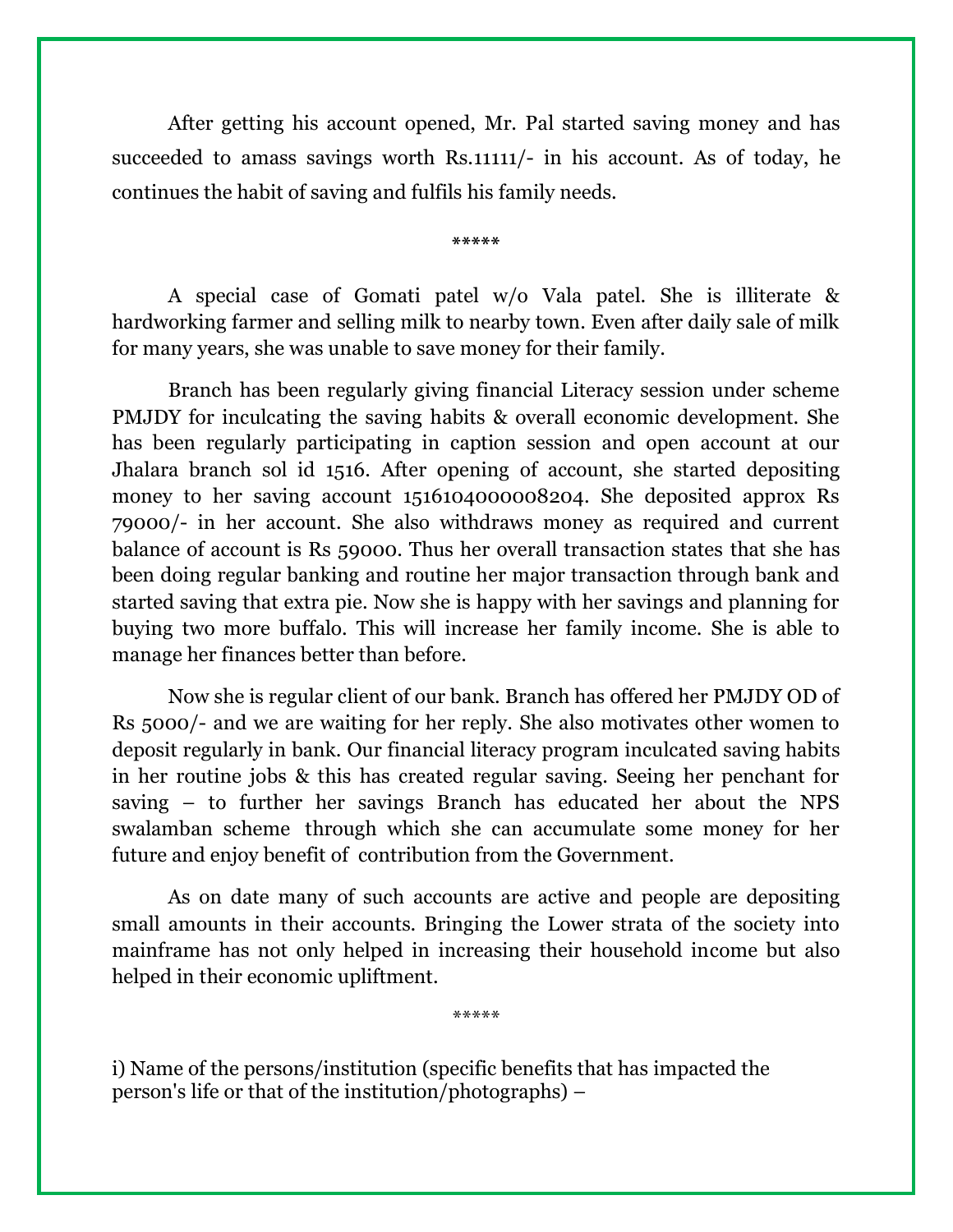#### S.NABISHA BEGAM –A/C No: 0044104000363990

#### The success story:

Smt. Nabisha Begam is working as a servant maid at Managiri area, Madurai. Her Husband is a contract labour and she has two school going children. Her earnings were wasted due to unwanted spending habits in her family before opening a bank account. The PMJDY Account is her First Bank Account opened through Financial Literacy Camp conducted in that area by IDBI Bank, KK Nagar Branch. After opening of PMJDY account, she has improved her banking habits by making regular transactions and savings. Her balance as on date is Rs.19049/- . She is now a part time Flower seller too in that same area because of the amount saved through this bank account. Her family is much benefited by this account as she has increased her earnings in dual way- working as servant maid in forenoon and as a flower seller in evening. She has also planned to increase her business by availing OD facility through this account. She is also aware of the benefits of this account like insurance and pension schemes. Her husband is yet to open bank account and he has also planned to open bank account soon because of the banking awareness created by her through the above said account.

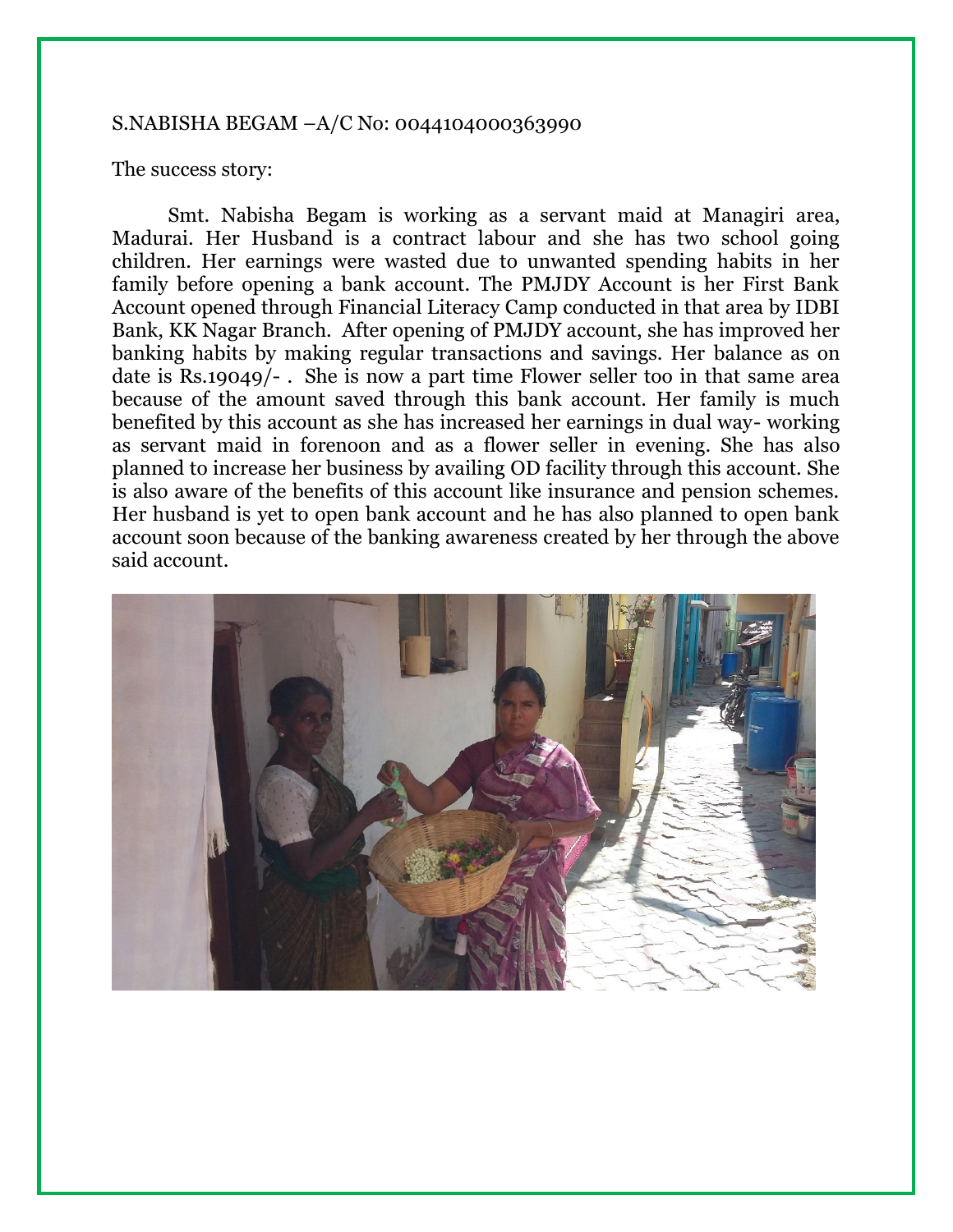

ii) Name of the persons/institution (specific benefits that has impacted the person's life or that of the institution/photographs) –M. KUMARESAN- A/C No.: 12011040000019415